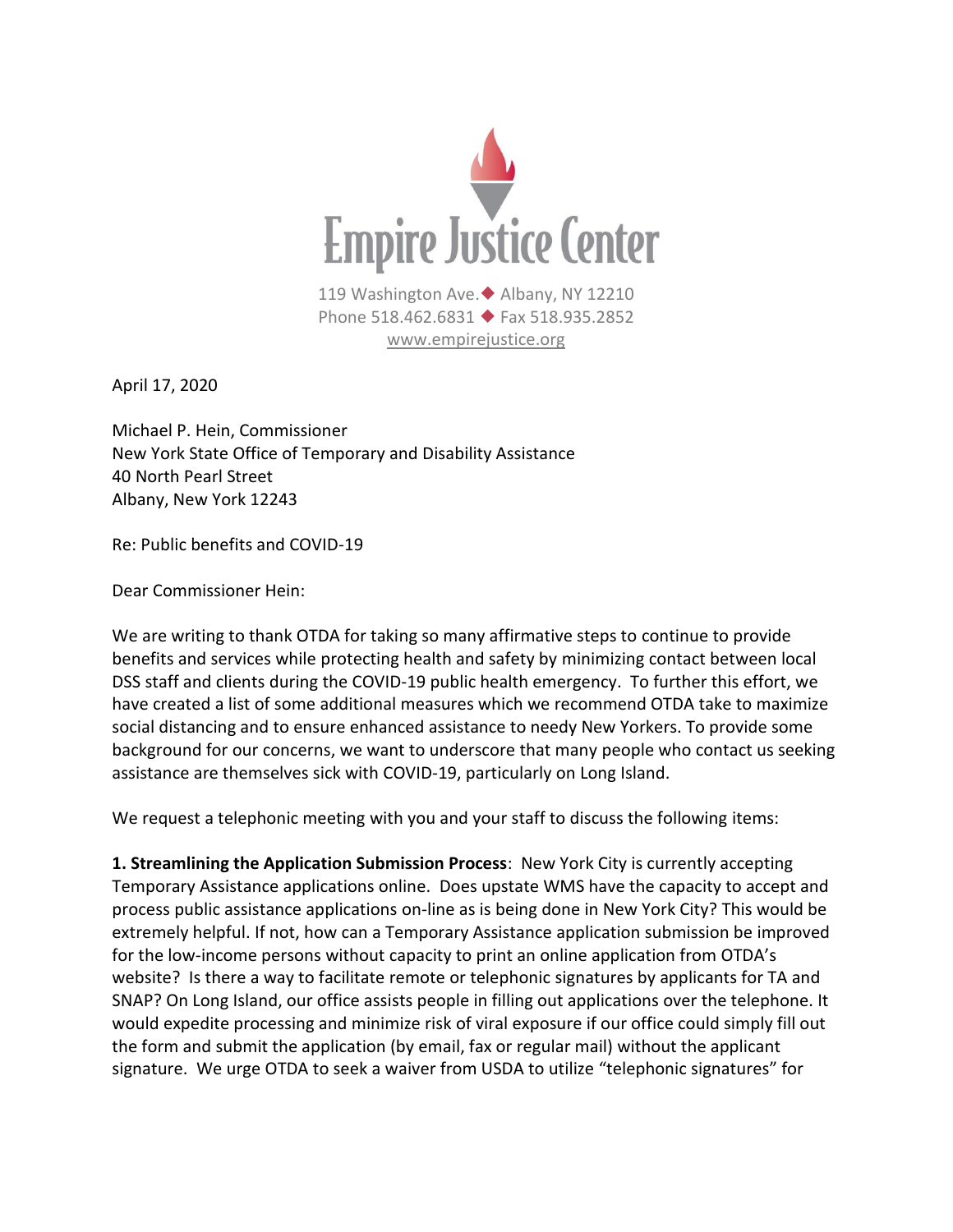SNAP, and strongly consider allowing this to be used for both TA and SNAP during the period of the public health emergency.

**2. Eliminating the 45 day wait period for Safety Net Assistance:** Would OTDA make a declaration that COVID -19 is an emergency circumstance sufficient to suspend the 45 day waiting period for SNA and authorize state reimbursement for that period? Social Services Law 153 (8) states that:

> *8. Any inconsistent provision of the law or regulation of the department notwithstanding, state reimbursement shall not be made for any expenditure made for the duplication of any grant and allowance for any period, except as authorized by [subdivision eleven of section one hundred thirty-one](https://1.next.westlaw.com/Link/Document/FullText?findType=L&pubNum=1000136&cite=NYSVS131&originatingDoc=NBEDABD902FD711E79E73DE9BD41E48D1&refType=SP&originationContext=document&transitionType=DocumentItem&contextData=(sc.DocLink)#co_pp_28cd00004ea65) of this chapter, or for any home relief payment made for periods prior to forty-five days after the filing of an application unless the district determines pursuant to department regulations that such assistance is required to meet emergency circumstances or prevent eviction.*

**3. Expedite application processing:** We request that OTDA issue guidance reminding districts that the 30 day application processing time periods for Family Assistance and the 30 day and 45 day application processing time frames for Safety Net are maximum time frames and that districts should do everything possible to expedite application processing.

**4. Sanctions:** This time is particularly cruel for individuals who are being sanctioned because they have virtually no opportunity to find gainful employment or other income elsewhere. Moreover, sanctions can lead to loss of both permanent and temporary housing at a time when it is very dangerous not to shelter in place. In addition, we know that many of those sanctioned often have some type of disabling condition. We request that OTDA direct social services districts to suspend existing sanctions during this pandemic and refrain from imposing additional sanctions until otherwise directed.

We applaud the steps that your agency has already taken in this regard by advising districts not to take negative action for non-compliance with actions that require in-person contact such as housing search or job search. 20 TA/DC023, Temporary Assistance, Q.3/A.3; Employment, Introductory Note, p.5. However, negative actions that do not require in-person contact are still authorized such as noncompliance with drug assessment. Given the limited access that low income people have to telephones and cell phone minutes, and in rural areas, limited access to functioning or reliable cell and internet service, we strongly recommend that there be a suspension of, and moratorium on, all sanctions.

Moreover, because the sanctions can be imposed for failure to meet SNAP employment and training requirements in those districts that elect to operate a mandatory SNAP E&T program, we also urge OTDA to restrict this option in light of the current emergency. It is not necessary to comply with meeting data metrics, nor is it the best use of SNAP worker time to code and document sanctions, while caseloads are rising and applications need to be processed.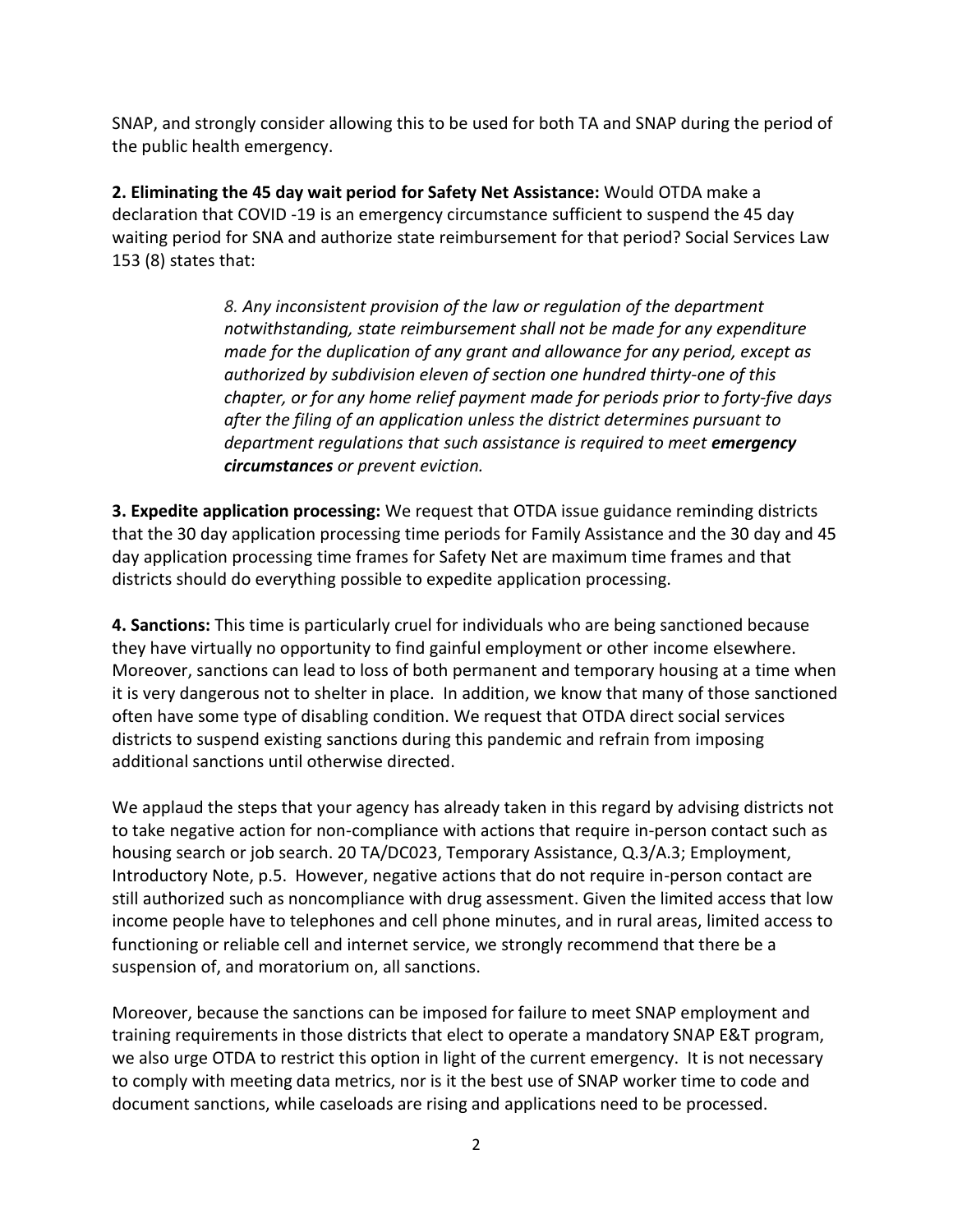**5. Homeless individuals and families:** With respect to the extremely vulnerable homeless populations across the State, we recommend that OTDA direct social services districts to:

- A. House all homeless individuals and families, including undocumented persons, and not separate families ;
- B. Utilize hotel rooms and other non-congregate spaces to house the homeless, with priority given to those who are over the age of 60, disabled, immune compromised/suppressed or medically fragile
- C. Although legal evictions are currently stayed, we are beginning to hear client reports about illegal evictions and lockouts. We request that OTDA do the following:
	- a) Direct local districts to partner with legal services programs, other community organizations with their own staff, or with pro bono counsel to represent tenants faced with illegal lockouts;
	- b) Direct local districts to house the homeless and suspend any policies or procedures requiring the applicant to "verify" homelessness;
	- c) Allow individuals and families receiving THA to "shelter in place" until the COVID-19 crisis has abated, if the current THA placement is appropriate. Permit new THA applicants and current THA recipients who need to move to another location to apply via telephone rather than requiring them to report to a social service center;
	- d) Make homelessness prevention funding available to provide legal assistance for illegal lockouts. This could include support to legal aid and legal services offices to provide such assistance or to allow them to recruit and train pro bono attorneys.

**6. Emergency Assistance for personal care and hygiene**: Advise local districts that, due to COVID-19, persons requesting emergency assistance allowances for personal care and hygiene shall be presumed to be eligible and granted assistance for such items immediately. This is critical to contain the spread of the virus. Such action is authorized by 18 NYCRR 370.3(f).

## **7. SNAP Operations**:

- A. OTDA has requested and been granted several critical waivers for SNAP case handling that will be helpful to both applicants and local social services districts to make it easier to respond to a rapidly expanding application pool. Additionally, we urge the agency to consider seeking additional waivers.
	- a) Suspend all claims activity—Like the State of Massachusetts, New York could apply for a waiver from USDA to suspend claims activity during a busy and chaotic time. While the State has already raised its threshold for claims establishment, this would enable workers spending time on claims activity to devote their efforts to preventing application processing delays and ensuring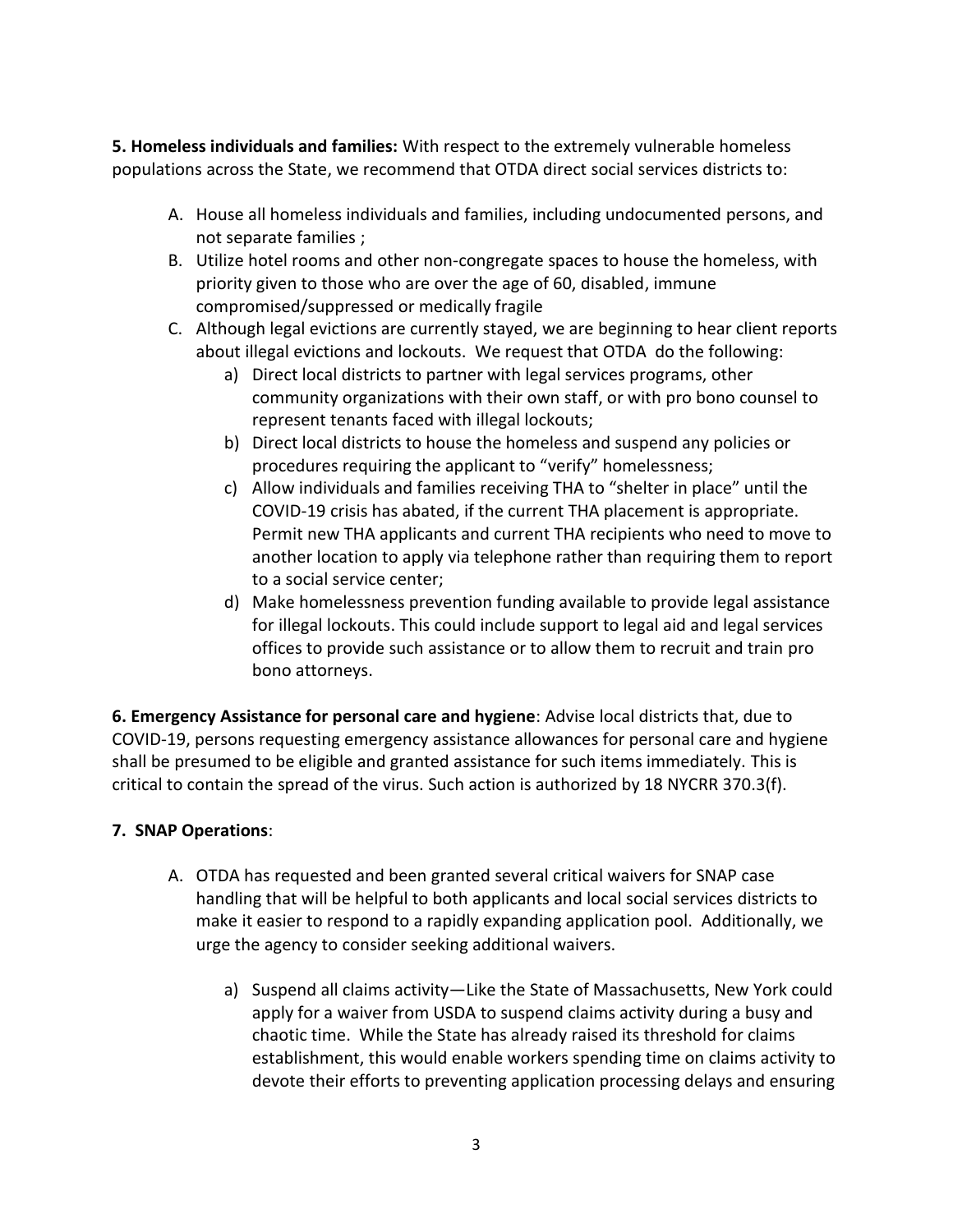that expedited benefits are issued timely to every household facing a critical food shortage.

- b) Purchase of hot foods—With many low-paid essential workers doing critical work in shifts, and many retail locations currently closed, a hot food waiver would help support those stocking grocery shelves, cleaning hospital facilities and otherwise performing critical functions at times when the food purchase options are limited.
- c) Telephonic Signatures—At a time when face-to-face interaction is prohibited and many offices are operating on barebones staff onsite, allowing a telephonic signature on paper applications would make processing of SNAP a more accessible to the public and facilitate worker safety.
- B. New York currently has a pending application to operate a P-EBT program as authorized by the Families First Coronavirus Response Act. We would welcome the opportunity to discuss how to maximize benefit issuance by coordinating data with other agencies and how cards will be issued to those households who may not already have a common benefit identification card.
- C. Finally, is New York making other efforts to maximize food assistance? We would welcome any information you may be able to provide about WIC access and seeking to expand TEFAP distributions.

8. **Child support and good cause:** GIS message 20 TA/DC016 at page 4-5, noted that there is no time frame for requiring child support cooperation and that districts could delay this requirement when determining public assistance eligibility. Since establishing good cause requires obtaining documentation which may be difficult to procure at this time, we request that OTDA direct social services districts to suspend the child support cooperation requirements. When the pandemic is over, if good cause is ultimately denied, the effective date of any order obtained by the district would be the date that the family began to receive public assistance [Fam. Ct. Act § 440(1) (a)], so there will be no harm to the district.

**9. Child support arrears and stimulus payments:** Although the CARES Act exempts stimulus payments from various government tax offset programs, child support arrears is not among those exemptions. Therefore, when an individual with child support arrears receives a stimulus payment, any child support arrears will be deducted from the stimulus payment before any remaining balance is distributed to the individual. If assigned child support is owing to both the family and the social services district, the tax offset process will result in arrears being distributed to the social services district first, with the remainder, if any, then being sent to the children and custodial parent.

Since this is a time of critical economic instability for thousands of low-income New York families, we recommend that OTDA direct social services districts to "pass through" to the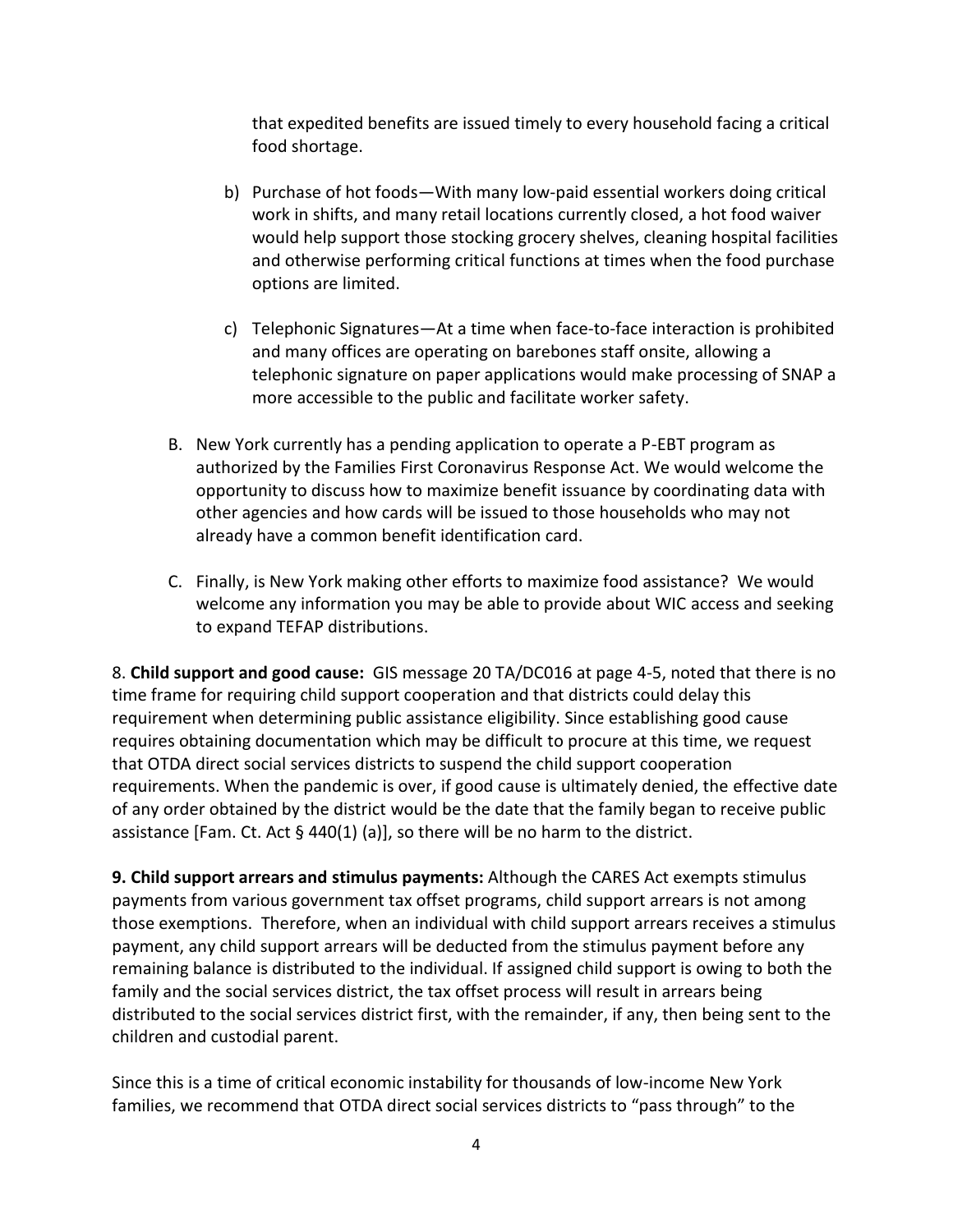family, any arrears sent to social services districts when both the district and the family are owed child support.

**10. Treatment of federal stimulus benefits for Family Assistance households:** Thank you for issuing 20 TA/DC027, which makes stimulus payments exempt from the lump sum rule for Temporary Assistance for Family Assistance, Safety Net Assistance, Emergency Assistance to Families and Emergency Safety Net Assistance, for the month of receipt and the following two months. With respect to Family Assistance benefits, we believe that the federal law requires a twelve month exemption period. The CARES Act includes a cross reference that the credit will be treated like EITC when it refers to the Refundable Credit (subpart C) section of the IRS Code:

*CARES SEC. 2201. 2020 RECOVERY REBATES FOR INDIVIDUALS. IN GENERAL.—Subchapter B of chapter 65 of subtitle F of the Internal Revenue Code of 1986 is amended by inserting after section 6427 the following new section:*

*''SEC. 6428. 2020 RECOVERY REBATES FOR INDIVIDUALS. (a) IN GENERAL.—In the case of an eligible individual, there shall be allowed as a credit against the tax imposed by subtitle A for the first taxable year beginning in 2020 an amount equal to the sum of— ''(1) \$1,200 (\$2,400 in the case of eligible individuals filing a joint return), plus ''(2) an amount equal to the product of \$500 multiplied by the number of* 

*qualifying children 5 (within the meaning of section 24(c)) of the tax6 payer.*

*(b) TREATMENT OF CREDIT - The credit allowed by subsection (a) shall be treated as allowed by subpart C of part IV of subchapter A of chapter 1.*

The forgoing language provides that stimulus payments shall be treated as refunds, which are in C of part IV of subchapter A of chapter 1 (26 U.C.S. § 31 et. seq.). 26 U.S.C. § 32 includes the EITC. The treatment of the EITC is in the language quoted below in 26 U.S.C. § 6409 which provides:

> *Notwithstanding any other provision of law, any refund (or advance payment with respect to a refundable credit) made to any individual under this title shall not be taken into account as income, and shall not be taken into account as resources for a period of 12 months from receipt, for purposes of determining the eligibility of such individual (or any other individual) for benefits or assistance (or the amount or extent of benefits or assistance) under any Federal program or under any State or local program financed in whole or in part with Federal funds. [Emphasis supplied.]*

We therefore request that you amend the GIS message 20TA/DC027 to reflect this exemption for recipients of Family Assistance.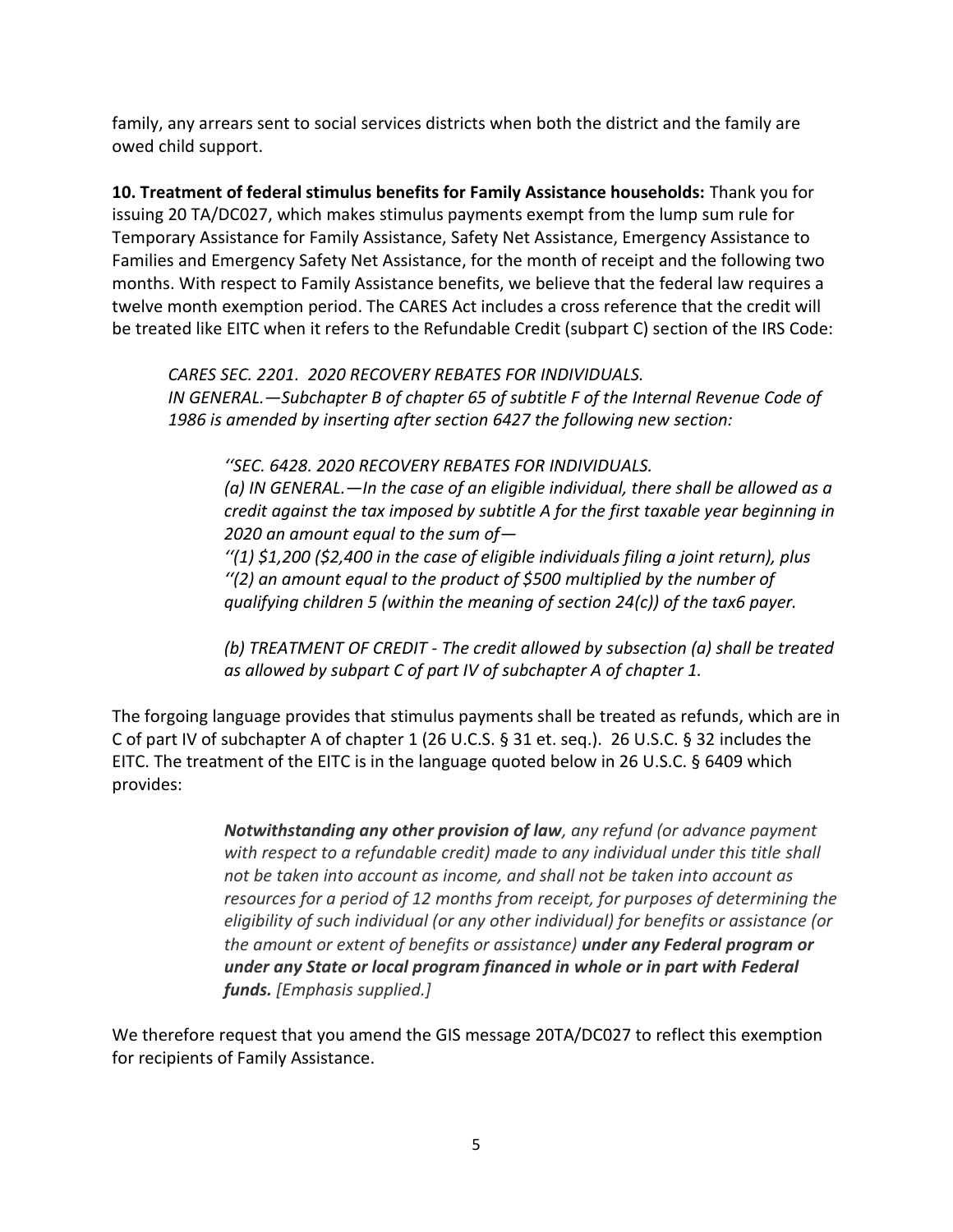**11. Treatment of federal stimulus benefits for SNAP households:** Currently, GIS 20 TA/DC027 makes a distinction in how stimulus payments are treated for eligibility purposes between recipients of on-going SNAP benefits and new applicants to SNAP, relying on language in previously existing SNAP regulations. New applicants to SNAP may only have their stimulus payment exempt from treatment as a resource in the month it is received and the following month. We believe that the federal law makes the twelve month exemption period available for all SNAP households, regardless of how long they have received benefits. Newly released guidance from the Food and Nutrition Service at USDA states:

*"Pursuant to 26 U.S.C. § 6409, these rebates are excluded from consideration as income in the month of receipt and as an asset for 12 months following receipt for SNAP purposes. A household would not be considered to have exceeded the income limit due to these payments because they are excluded, but receipt of these payments could affect a household's eligibility after 12 months if the payments cause the household to exceed the resource limit." Supplemental Nutrition Assistance Program—Questions and Answers, COVID-19, Set #1, Q. 1. Available online at [https://fns-prod.azureedge.net/sites/default/files/resource](https://fns-prod.azureedge.net/sites/default/files/resource-files/SNAP-COVID-QA1.pdf)[files/SNAP-COVID-QA1.pdf.](https://fns-prod.azureedge.net/sites/default/files/resource-files/SNAP-COVID-QA1.pdf)*

The statutory provision, 26 U.S.C. § 2609, *supra*, references the exemption from treatment as a resource for the express purpose of determining eligibility. There is no basis in the federal statutory language relied on by FNS to draw a distinction between the treatment of stimulus payment for SNAP applicants and SNAP recipients. Similarly, the FNS question and answer document sets a single standard, without this distinction. OTDA should revise the GIS to do the same and authorize the same 12 month resource exemption for new SNAP households that is given to SNAP recipient households.

**12. Outreach:** Applicants for Recipients of Temporary Assistance who have not filed tax returns for 2018 or 2019 are able to get a stimulus payment if they submit the "nonfiler" form to the IRS. See: [https://www.irs.gov/coronavirus/non-filers-enter-payment](https://www.irs.gov/coronavirus/non-filers-enter-payment-info-here)[info-here](https://www.irs.gov/coronavirus/non-filers-enter-payment-info-here) Will OTDA be providing social services districts with information that they can distribute to applicants and recipients as to how to access stimulus payments? Can you put this information and a link on your web site?

**13. Burial Assistance:** We are aware that in hard hit areas, there has been a call for the expansion of the state's burial benefit under Social Services Law 141. See: [https://www.npr.org/sections/coronavirus-live-](https://www.npr.org/sections/coronavirus-live-updates/2020/04/11/832572922/queens-among-hardest-hit-minority-communities-in-nyc)

[updates/2020/04/11/832572922/queens-among-hardest-hit-minority-communities-in](https://www.npr.org/sections/coronavirus-live-updates/2020/04/11/832572922/queens-among-hardest-hit-minority-communities-in-nyc)[nyc](https://www.npr.org/sections/coronavirus-live-updates/2020/04/11/832572922/queens-among-hardest-hit-minority-communities-in-nyc) Will the state be providing additional assistance to social services districts in meeting burial costs, particularly burial assistance to families of undocumented immigrants?

Thank you for your consideration of the forgoing, and we hope to meet with you soon.